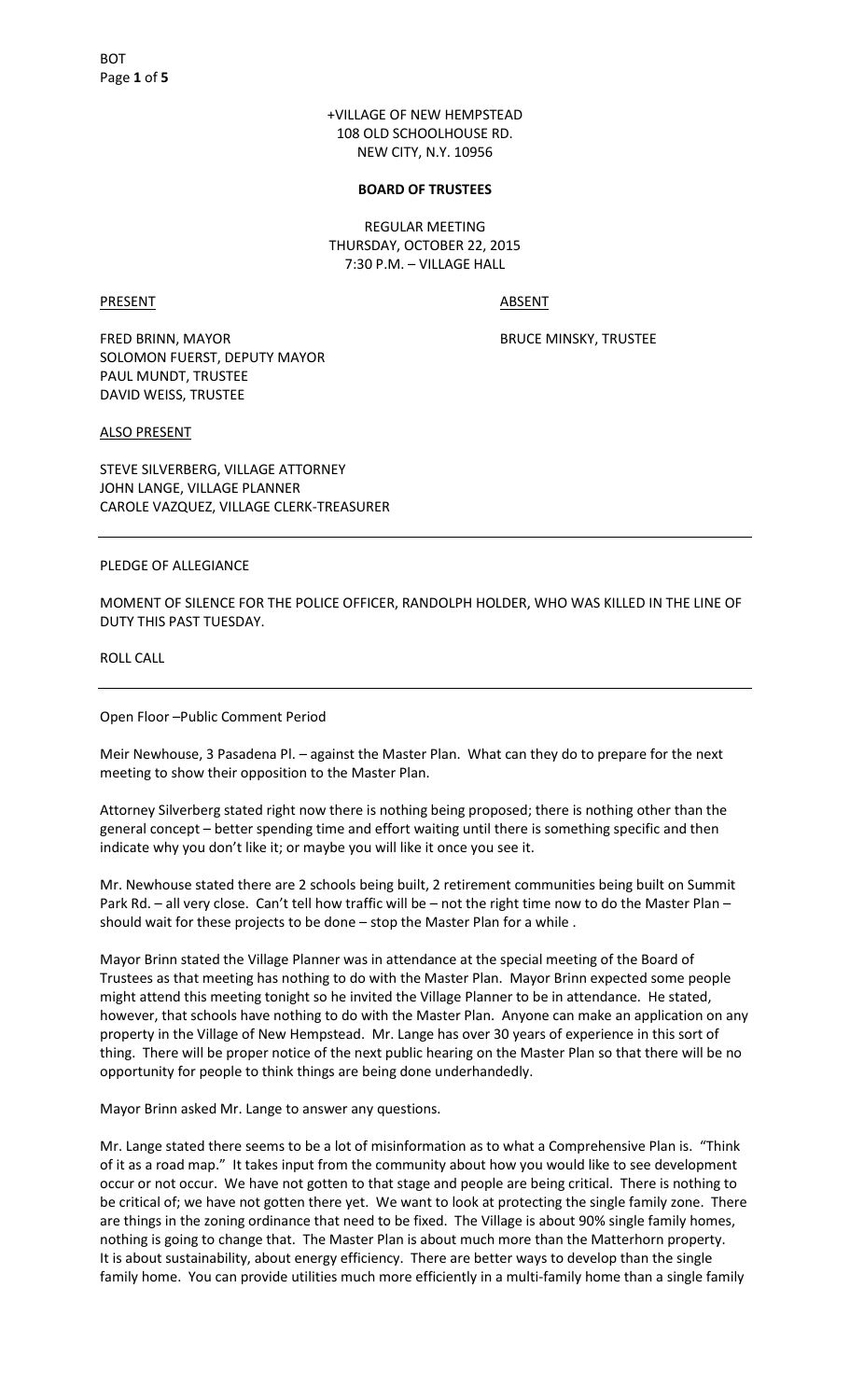home. We are not changing the development of our single family homes. The Master Plan is to improve; not to change unless you vote that that is what you want.

Aron Saperstein, 4 Pennington Way – The impression most people have is that anyone who files an application has the right to be heard by the Village.

Ms. Vazquez explained the workings of a CDC meeting.

Attorney Silverberg explained the CDC is not a public hearing, but the public can attend. There is no notification of the meeting nor are minutes taken.

Mr. Saperstein objected to the fact that the residents may vote no but the Board might vote yes and it would be approved.

Attorney Silverberg stated that according to NYS law, it would be illegal for the Board to put a zoning proposition to a vote by the public.

Mayor Brinn stated it has been alleged that Mr. Saperstein's house has a synagogue in it. Is he going to come in for a public gathering permit?

Mr. Saperstein stated "absolutely".

There was a discussion regarding home synagogues.

Mr. Lange stated these are Master Plan issues. At this time there are no formal applications.

Mayor Brinn stated there are people out there who are not in favor of the religious gathering law. They think that is the worst thing that can happen. We thought it was in the best interest of the Village. There are others who think sidewalks are the ugliest things in the world; others need them. You adjust with the change. Walking paths, bike paths, walking to a Convenience store........ Mayor Brinn stated that Mr. Saperstein, at the special meeting, suggested this Board should consider accessory apartments to a single family home. Assume 1500 families in New Hempstead all decided to do that. We would go from 1500 to 3,000 families in this area. That wouldn't create traffic; that wouldn't create God knows how many cars in the Village; but a little multi family?? Two phone calls have told me the property is sold. Rumor! "I have heard nothing".

John Lange stated the Board is trying to plan for the future. What sort of things would you like to put there? What things you would like to see? How much open space? Each proposal will either be subject to an environmental impact statement on the individual proposal or on the changes to the Comprehensive Plan itself.

Deputy Mayor Fuerst pointed out that there is a large map in the office and it is on the website that there are a lot of open large areas in the Village that have to be addressed. It is not just Matterhorn. If we don't address these issues, people will build whatever the law allows.

Shoshana Sheinfil, 9 Kingston Dr. – 100' from her back yard.

John Lange – nothing will happen without studies on traffic, sewers, public impact, etc.

Deputy Mayor Fuerst stated to protect the single family you have to address what the potential best uses are, but if a religious organization or a state institution, like a school, wants to build, they trump zoning.

Attorney Silverberg stated most communities do not hold "open meetings" as we are doing. They hire consultants to address the comprehensive plan. They don't ask the residents for input.

Mr. Saperstein asked how RLUIPA affects the gathering law.

John Lange stated the changes in the Village are a direct reaction to RLUIPA.

Mayor Brinn stated you are supposed to embrace religious and school institutions.

Attorney Silverberg stated the municipality has the right to regulate conditions.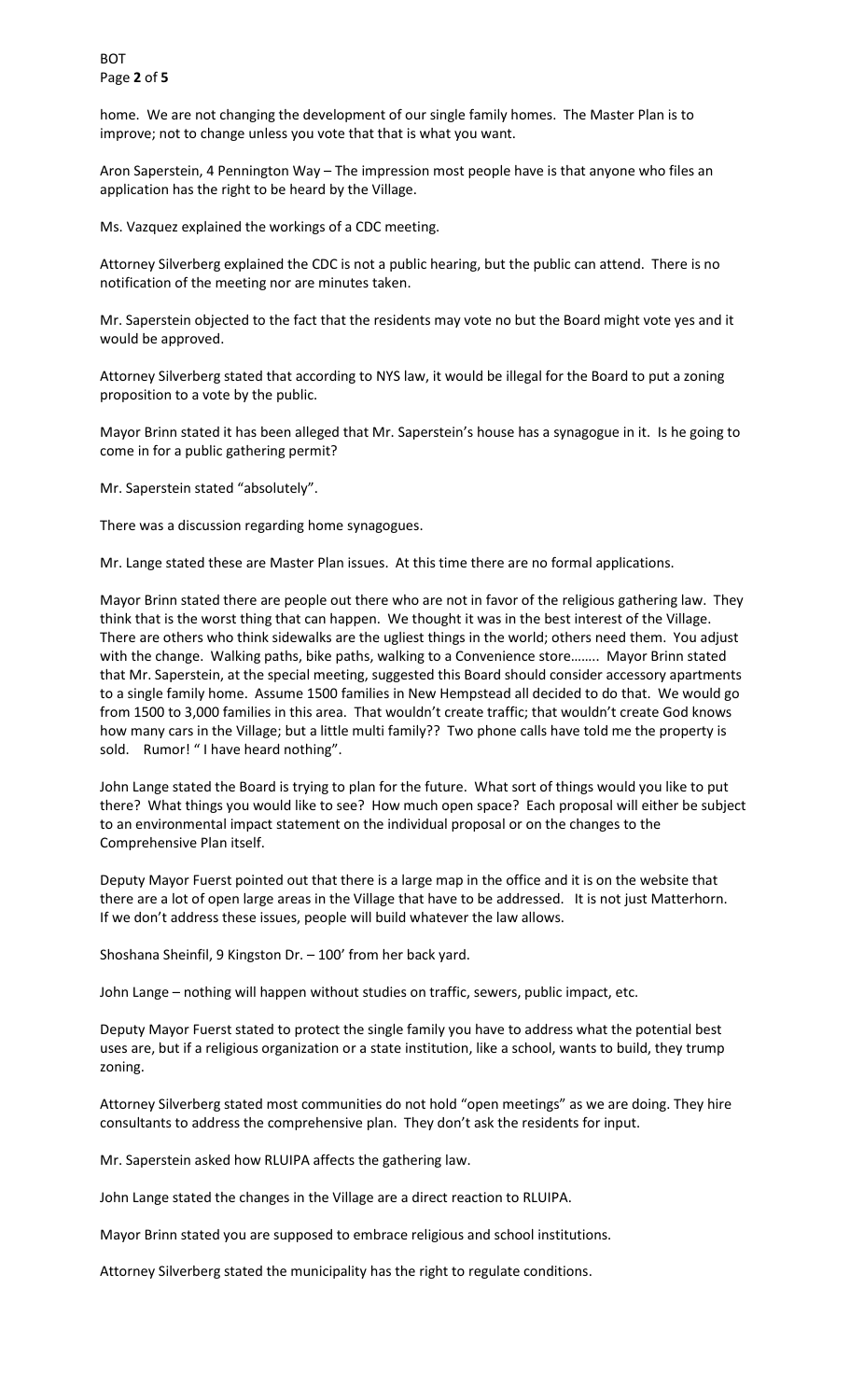Mayor Brinn closed the public comment period.

# **Schedule public hearing on the 2016 Budget for Nov. 5, 2015 at 7:30 p.m.**

Deputy Mayor Fuerst offered the following motion, which was seconded by Trustee Mundt:

# Resolution # BOT 2015-95

 Resolved, that the Board of Trustees of the Village of New Hempstead hereby schedules a public hearing on the 2016 Budget for November 5, 2015 at 7:30 p.m.

Mayor Brinn called for a vote and the vote was 4-0. The resolution was adopted.

Mayor Brinn invited the public to attend the meeting and indicated there is no tax increase in the budget.

### **Resolution authorizing the Village Clerk Treasurer to levy taxes approved pursuant to 2016 Budget.**

Deputy Mayor Fuerst offered the following motion, which was seconded by Trustee Weiss:

### Resolution # BOT 2015-96

 Resolved, that the Board of Trustees of the Village of New Hempstead hereby authorizes the Village Clerk-Treasurer to levy taxes approved pursuant to 2016 Budget.

Mayor Brinn called for a vote and the vote was 4-0. The resolution was adopted.

### **Resolution authorizing Village Clerk-Treasurer to send tax bills for assessment under 2016 Budget.**

Deputy Mayor Fuerst offered the following motion, which was seconded by Trustee Weiss:

#### Resolution # BOT 2015-97

 Resolved, that the Board of Trustees of the Village of New Hempstead hereby authorizes the Village Clerk-Treasurer to send tax bills for assessment under 2016 Budget.

Mayor Brinn called for a vote and the vote was 4-0. The resolution was adopted.

# **Resolution accepting warrant for uncollected taxes and authorizing Village Clerk-Treasurer to transmit same to the Rockland County Commissioner of Finance.**

Deputy Mayor Fuerst offered the following motion, which was seconded by Trustee Weiss:

# Resolution # BOT 2015-98

 Resolved, that the Board of Trustees of the Village of New Hempstead hereby accepts warrant for uncollected taxes and authorizes Village Clerk-Treasurer to transmit same to the Rockland County Commissioner of Finance.

Mayor Brinn called for a vote and the vote was 4-0. The resolution was adopted.

# **Resolution authorizing Mayor to sign 2016 Highway Maintenance Agreement with the Town of Ramapo payable in monthly installments of \$20,147.50.**

Deputy Mayor Fuerst offered the following motion, which was seconded by Trustee Weiss: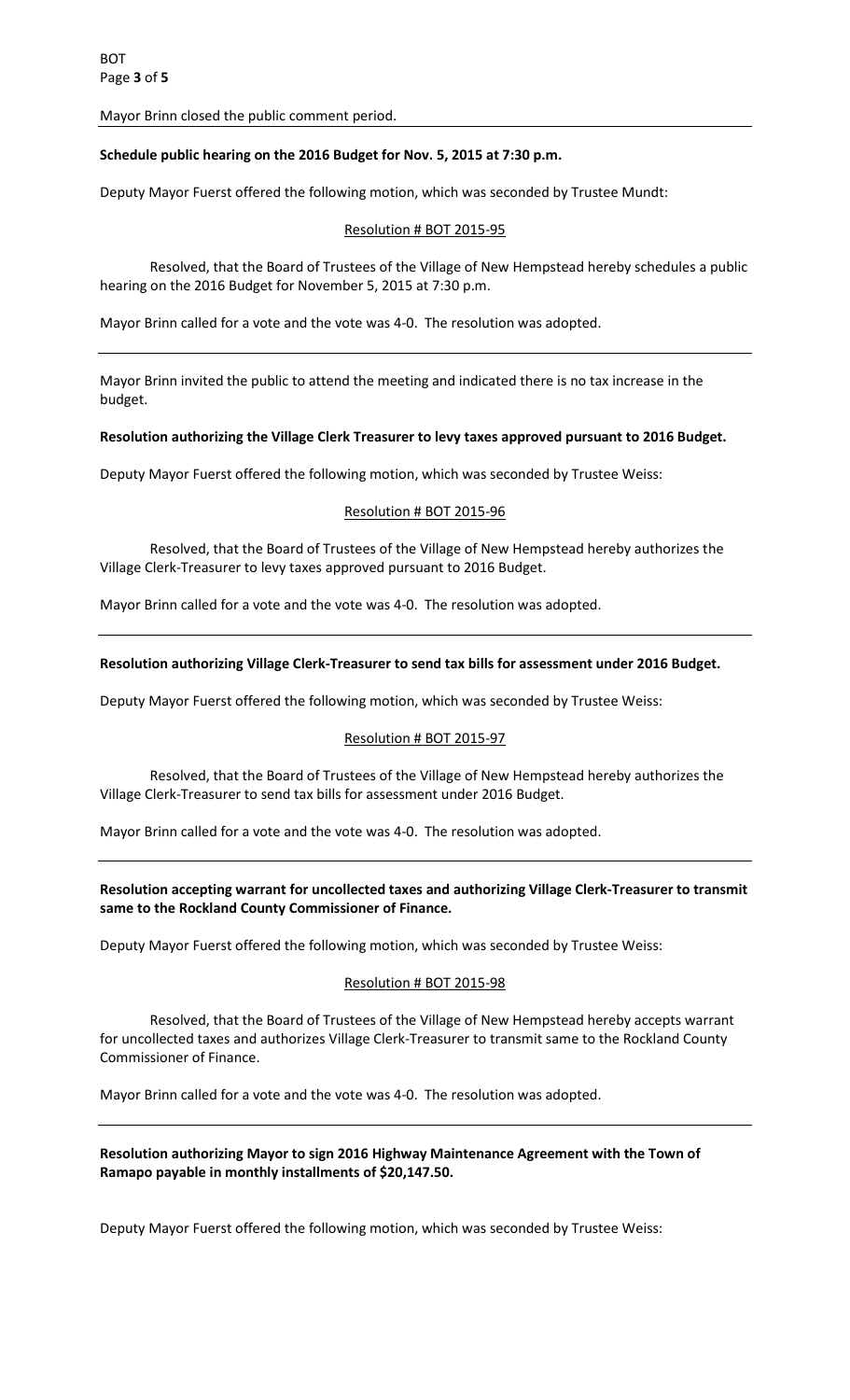# Resolution # BOT 2015-99

 Resolved, that the Board of Trustees of the Village of New Hempstead hereby authorizes the Mayor to sign 2016 Highway Maintenance Agreement with the Town of Ramapo payable in monthly installments of \$20147.50.

Mayor Brinn called for a vote and the vote was 4-0. The resolution was adopted.

# **Resolution authorizing Mayor to sign contract with Tilcon for paving of Zack Ct. & Sunnyridge Rd. in the Village of New Hempstead.**

Trustee Weiss offered the following motion, which was seconded by Deputy Mayor Fuerst:

# Resolution # BOT 2015-100

 Resolved, that the Board of Trustees of the Village of New Hempstead hereby authorizes the Mayor to sign contract with Tilcon for paving of Zack Ct. & Sunnyridge Rd. in the Village of New Hempstead.

Mayor Brinn called for a vote and the vote was 4-0. The resolution was adopted.

**Resolution re-scheduling November 26, 2015 Regular Board of Trustees meeting to November 19, 2015 due to Thanksgiving Day Holiday and authorizing Village Hall to be closed the day after Thanksgiving (Fri. November 27, 2015).** 

Trustee Weiss offered the following motion, which was seconded by Deputy Mayor Fuerst:

# Resolution # BOT 2015-101

 Resolved, that the Board of Trustees of the Village of New Hempstead hereby re-schedules November 26, 2015 Regular Board of Trustees meeting to November 19, 2015 due to Thanksgiving Day Holliday and authorizing Village Hall to be closed the day after Thanksgiving (Fri. November 27, 2015).

Mayor Brinn called for a vote and the vote was 4-0. The resolution was adopted.

# **Resolution authorizing Mayor to sign contract with Rave Paving to perform parking lot maintenance.**

Trustee Mundt offered the following motion, which was seconded by Deputy Mayor Fuerst:

# Resolution # BOT 2015-102

 Resolved, that the Board of Trustees of the Village of New Hempstead hereby authorizes the Mayor to sign contract with Rave Paving to perform parking lot maintenance.

Mayor Brinn called for a vote and the vote was 4-0. The resolution was adopted.

# **Approval of Abstract of Audited Vouchers.**

Deputy Mayor Fuerst offered the following motion, which was seconded by Trustee Mundt:

# Resolution # BOT 2015-103

 Resolved, that Abstract of Audited Claim numbers 16732 through 16771 in the aggregate amount of \$54,358.74 is hereby approved.

Mayor Brinn called for a vote and the vote as 4-0. The resolution was adopted.

**Approval of Minutes of Regular meeting of September 24, 2015.**